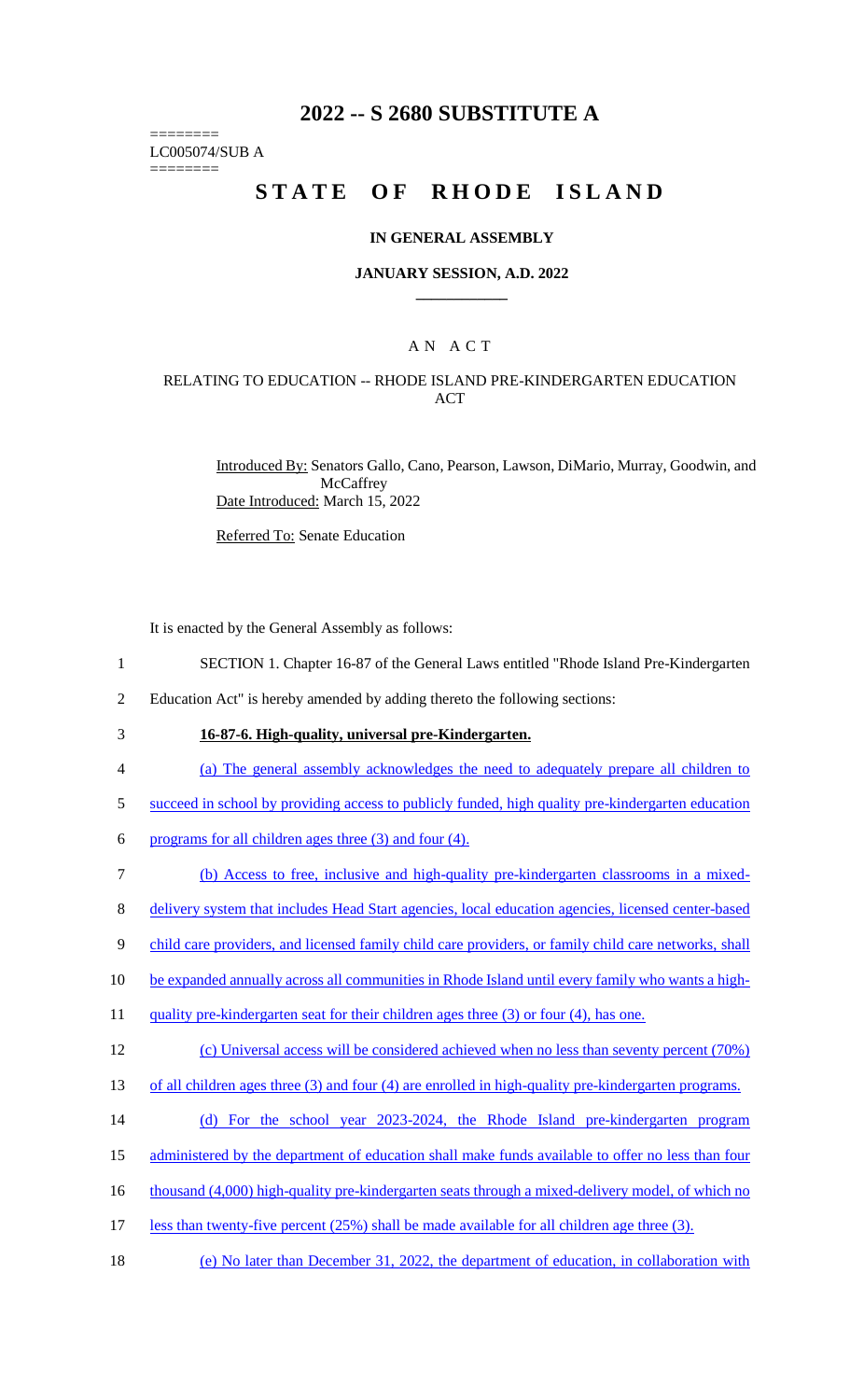| $\mathbf{1}$ | the department of human services, the Head Start Collaboration Office, and the RI early learning     |
|--------------|------------------------------------------------------------------------------------------------------|
| $\mathbf{2}$ | council shall submit to the governor, speaker of the house, senate president, and chairs of house    |
| 3            | and senate finance committees and education committees a year-by-year growth plan to achieve         |
| 4            | universal access to high-quality pre-kindergarten for all children ages three (3) and four (4); the  |
| 5            | growth plan shall detail annual growth targets and projected funding needs, as well as how the state |
| 6            | will:                                                                                                |
| 7            | (1) Equitably distribute pre-kindergarten funding to eligible providers, as described in $\S$        |
| 8            | $16 - 87 - 7(a);$                                                                                    |
| 9            | (2) Ensure that infant-toddler care is further strengthened through state investments as the         |
| 10           | state pre-kindergarten program is expanded to achieve universal access;                              |
| 11           | (3) Prepare, recruit and retain a highly-qualified early childhood workforce, and ensure             |
| 12           | adequate wages for early childhood educators, regardless of setting, that provide a living wage and  |
| 13           | are equivalent to wages for elementary educators with similar credentials and experience in the      |
| 14           | state;                                                                                               |
| 15           | (4) Build capacity among new and existing providers to ensure quality standards are met              |
| 16           | in all settings; and                                                                                 |
| 17           | (5) Ensure providers in the mixed-delivery system have sufficient facilities to expand               |
| 18           | access to high-quality pre-kindergarten services.                                                    |
| 19           | 16-87-7. High quality elements.                                                                      |
| 20           | (a) To expand access to high-quality pre-kindergarten education programs, the state shall            |
| 21           | implement and provide sufficient funding to support a mixed-delivery system comprised of eligible    |
| 22           | providers including local education agencies, Head Start agencies, licensed center-based child care  |
| 23           | providers, licensed family child care providers or licensed family child-care provider networks, or  |
| 24           | a consortium of these entities.                                                                      |
| 25           | (b) To build and maintain an adequate system of providers, the state shall support a                 |
| 26           | continuous quality improvement system for providers of pre-kindergarten services participating in,   |
| 27           | or seeking to participate in, the state pre-kindergarten program.                                    |
| 28           | The Rhode Island department of elementary and secondary education (the                               |
| 29           | "department") is hereby authorized to promulgate and adopt rules and regulations for the             |
| 30           | implementation of high quality, universal pre-kindergarten. Research-based quality standards shall   |
| 31           | be defined in regulation by the department, and shall include, but not be limited to:                |
| 32           | (1) Teacher education and certification;                                                             |
|              |                                                                                                      |
| 33           | (2) Class size and staff ratios;                                                                     |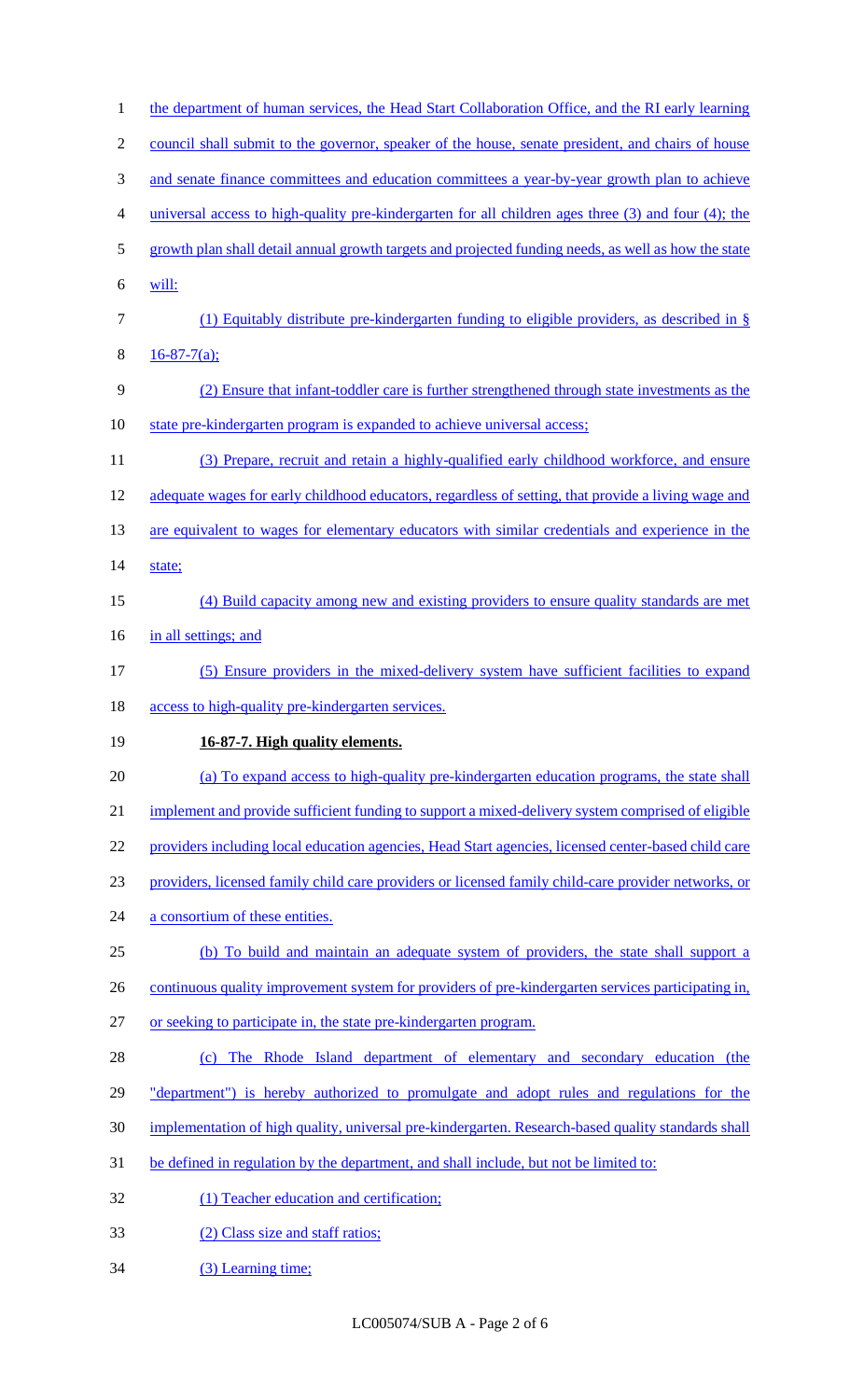| $\mathbf{1}$   | (4) Developmentally appropriate, evidence-based learning standards;                                    |
|----------------|--------------------------------------------------------------------------------------------------------|
| $\overline{2}$ | (5) Curriculum prioritizing developmentally appropriate, play-based learning;                          |
| 3              | (6) Access, inclusion and support for students with special needs;                                     |
| 4              | (7) Support for English language learners;                                                             |
| 5              | (8) Professional development;                                                                          |
| 6              | (9) Child assessments; and                                                                             |
| 7              | (10) Observations and coaching to improve practice.                                                    |
| 8              | (d) To whatever extent deemed necessary by the department, quality standards may be                    |
| 9              | differentiated by pre-kindergarten education setting, such that every provider-type in a mixed-        |
| 10             | delivery model is able and expected to meet the highest research-based quality standards as defined    |
| 11             | by the department.                                                                                     |
| 12             | 16-87-8. Successful transitions.                                                                       |
| 13             | (a) Successful coordination between Rhode Island's high-quality pre-kindergarten and                   |
| 14             | kindergarten programs is essential for setting a solid foundation for all students. In order to have a |
| 15             | seamless pathway from pre-kindergarten to third grade, standards, curriculum, instruction and          |
| 16             | assessments shall be aligned.                                                                          |
| 17             | (b) Effective transition programs and practices to help students and families move                     |
| 18             | successfully from one setting to another shall be established.                                         |
| 19             | (c) All local education agencies (LEAs) in Rhode Island shall develop a kindergarten                   |
| 20             | transition strategy to support incoming students and families. The transition strategy must include    |
| 21             | two $(2)$ parts:                                                                                       |
| 22             | (1) Student and family communication and engagement plans; and                                         |
| 23             | (2) Program-level transition plans.                                                                    |
| 24             | These strategies may include:                                                                          |
| 25             | (1) For student and family transition, the following strategies shall be considered:                   |
| 26             | (i) Student visits to their future kindergarten classroom;                                             |
| 27             | (ii) Kindergarten teacher visits to the pre-kindergarten classrooms;                                   |
| 28             | (iii) Workshops for families of incoming kindergarten children; and                                    |
| 29             | (iv) Kindergarten orientation sessions the summer before school starts.                                |
| 30             | (2) For program-level transition planning the following strategies shall be considered:                |
| 31             | (i) Creation of transition teams and liaisons between pre-kindergarten programs and district           |
| 32             | schools;                                                                                               |
| 33             | (ii) Joint professional development and data sharing for pre-kindergarten to third grade               |
| 34             | teachers; and                                                                                          |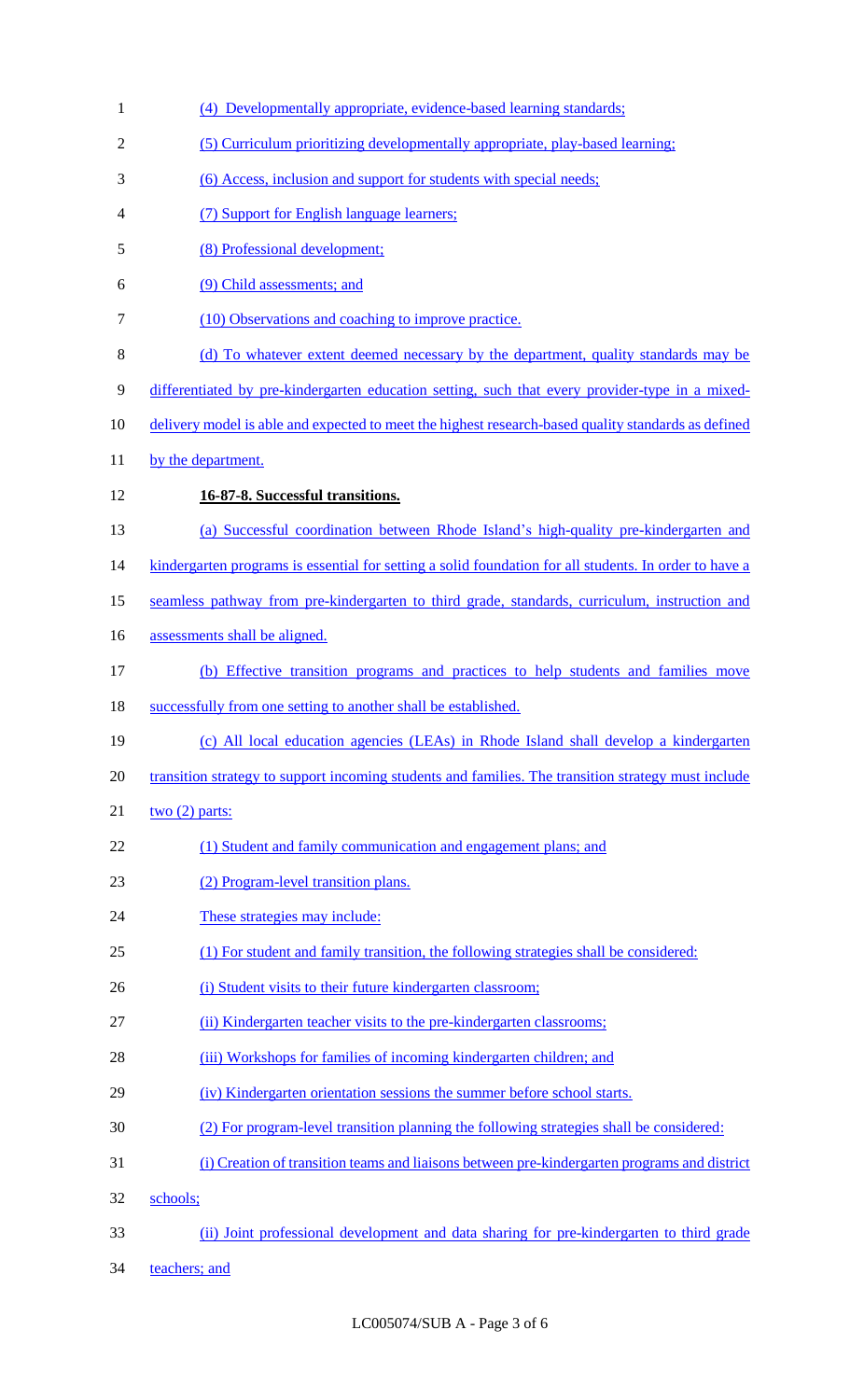| $\mathbf{1}$   | (iii) Teacher-to-teacher conferences.                                                                 |
|----------------|-------------------------------------------------------------------------------------------------------|
| $\overline{2}$ | 16-87-9. Pre-Kindergarten facilities.                                                                 |
| 3              | (a) No later than December 31, 2022, the department of human services shall provide the               |
| 4              | senate president and the speaker of the house with a report on the status of disbursement and impact  |
| 5              | of capital funds made available by the early learning facilities general obligation bond approved     |
| 6              | March 2, 2021.                                                                                        |
| 7              | (b) The department of elementary and secondary education and the department of human                  |
| 8              | services shall establish programs and initiatives to ensure providers renovate, acquire, develop,     |
| 9              | and/or expand facilities that meet licensing and facilities standards, in order to increase access to |
| 10             | high-quality pre-kindergarten learning environments. Programs and initiatives may include, but        |
| 11             | shall not be limited to:                                                                              |
| 12             | (1) Grant programs to be used for facility planning, predevelopment activities, and/or                |
| 13             | urgent facility maintenance required for the health, safety and quality of existing programs;         |
| 14             | (2) Supporting the establishment of strategic partnerships between local education agencies           |
| 15             | and community-based early learning providers to make use of available space in existing facilities;   |
| 16             | and/or                                                                                                |
| 17             | (3) Technical assistance for providers to access capital, navigate licensing standards for            |
| 18             | facilities, and/or begin the facility improvement and development processes.                          |
| 19             | SECTION 2. Section 16-87-4 of the General Laws in Chapter 16-87 entitled "Rhode Island                |
| 20             | Pre-Kindergarten Education Act" is hereby amended to read as follows:                                 |
| 21             | 16-87-4. Early childhood workforce development.                                                       |
| 22             | (a) The Rhode Island department of elementary and secondary education shall work with                 |
| 23             | other state departments and private philanthropy to establish a statewide, comprehensive, research-   |
| 24             | based early childhood workforce development scholarship program to expand the numbers of early        |
| 25             | childhood educators who have an associate's or bachelor's degree in early childhood education and     |
| 26             | who work with children from birth to age five $(5)$ .                                                 |
| 27             | $(b)(1)$ In furtherance of the goals set forth in this chapter, no later than January 1, 2023, the    |
| 28             | governor's workforce board of Rhode Island shall convene a working group comprised of                 |
| 29             | representatives from the department of elementary and secondary education, department of human        |
| 30             | services, office of the postsecondary commissioner, the RI early learning council, organized labor    |
| 31             | and early childhood education industry employers, whose purpose shall be to identify barriers to      |
| 32             | entry into the early childhood education workforce, and to design accessible and accelerated          |
| 33             | pathways into the workforce, including, but not limited to, registered apprenticeships and            |
| 34             | postsecondary credit for prior work experience.                                                       |
|                |                                                                                                       |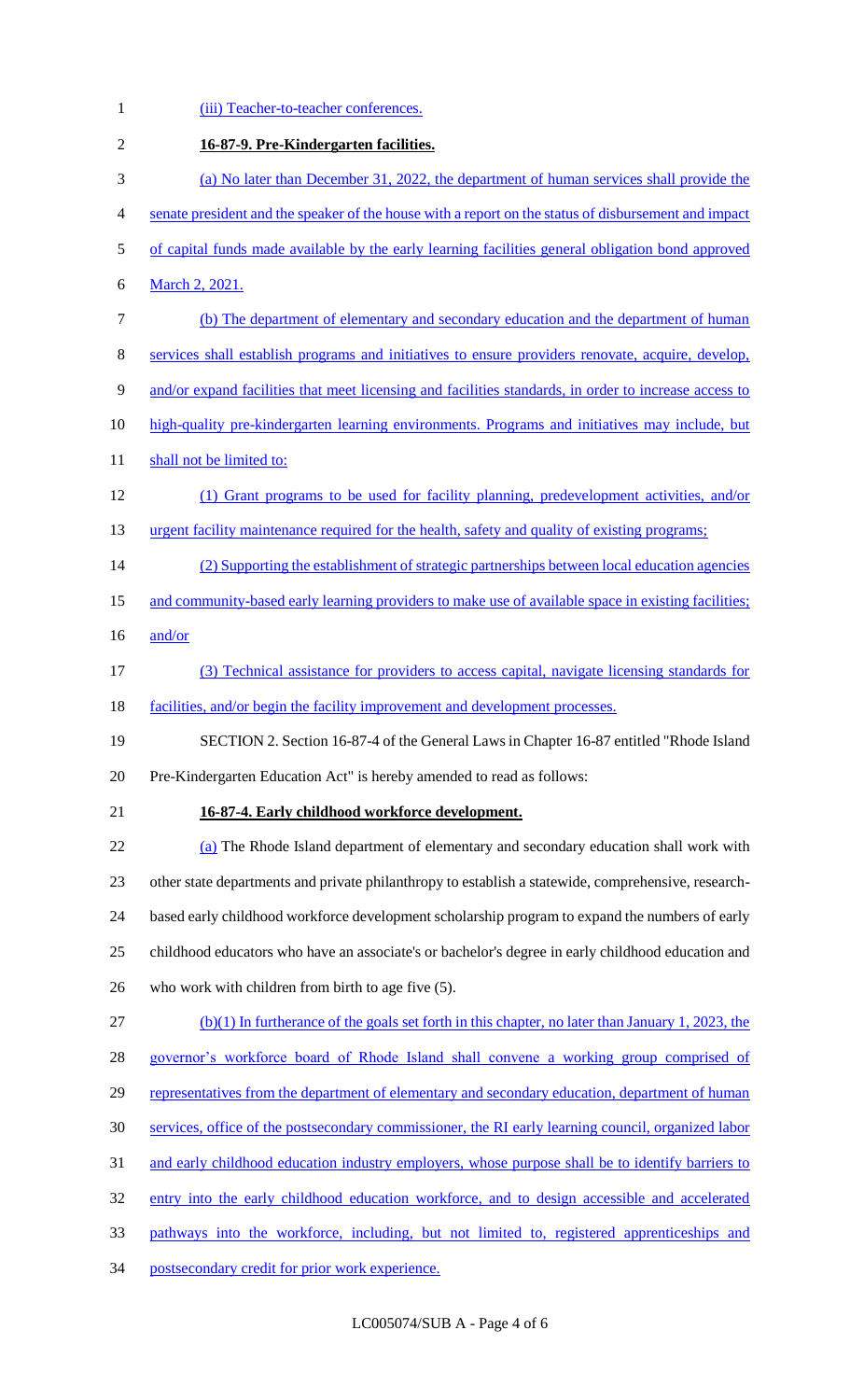recommendations for addressing the barriers to workforce entry and implementing the solutions identified by the working group; the recommendations shall outline any administrative action to be taken by the participating agencies to implement the recommendations, as well as any legislative action required to make a solution feasible. (3) If and when appropriate, and in accordance with program administration guidelines, the industry employers may seek to create a sector partnership via the real jobs Rhode Island program to implement workforce solutions. SECTION 3. Sections 16-87-3 and 16-87-5 of the General Laws in Chapter 16-87 entitled "Rhode Island Pre-Kindergarten Education Act" are hereby repealed. **16-87-3. Planning phase for a pre-Kindergarten program.** (a) The Rhode Island department of elementary and secondary education shall begin 13 planning an initial, pilot pre-Kindergarten program that meets high quality standards, builds on the existing early childhood education infrastructure in the state (including child care, Head Start and public schools) and serves children ages three (3) and four (4) who reside in communities with concentrations of low performing schools. This planning phase will develop specific goals to expand the pilot pre-Kindergarten program over time and will also identify opportunities to 18 strengthen care and learning programs for infants and toddlers. (b) During this planning phase, the Rhode Island department of elementary and secondary 20 education will quantify the resources needed to achieve and maintain high quality standards in pre-21 Kindergarten programs and identify incentives and supports to develop a qualified early education 22 workforce, including opportunities for experienced early childhood educators and 23 paraprofessionals to acquire college degrees and earn early childhood teacher certification. (c) The Rhode Island department of elementary and secondary education will begin to 25 develop plans to collect and analyze data regarding the impact of the pilot pre-Kindergarten program on participating children's school readiness and school achievement. **16-87-5. Reporting.** 28 The Rhode Island department of elementary and secondary education shall report back to 29 the general assembly and the governor on the progress of the pilot planning phase no later than October 31, 2008. SECTION 4. This act shall take effect upon passage. ========

(2) No later than April 1, 2023, the working group shall provide the general assembly with

========

LC005074/SUB A